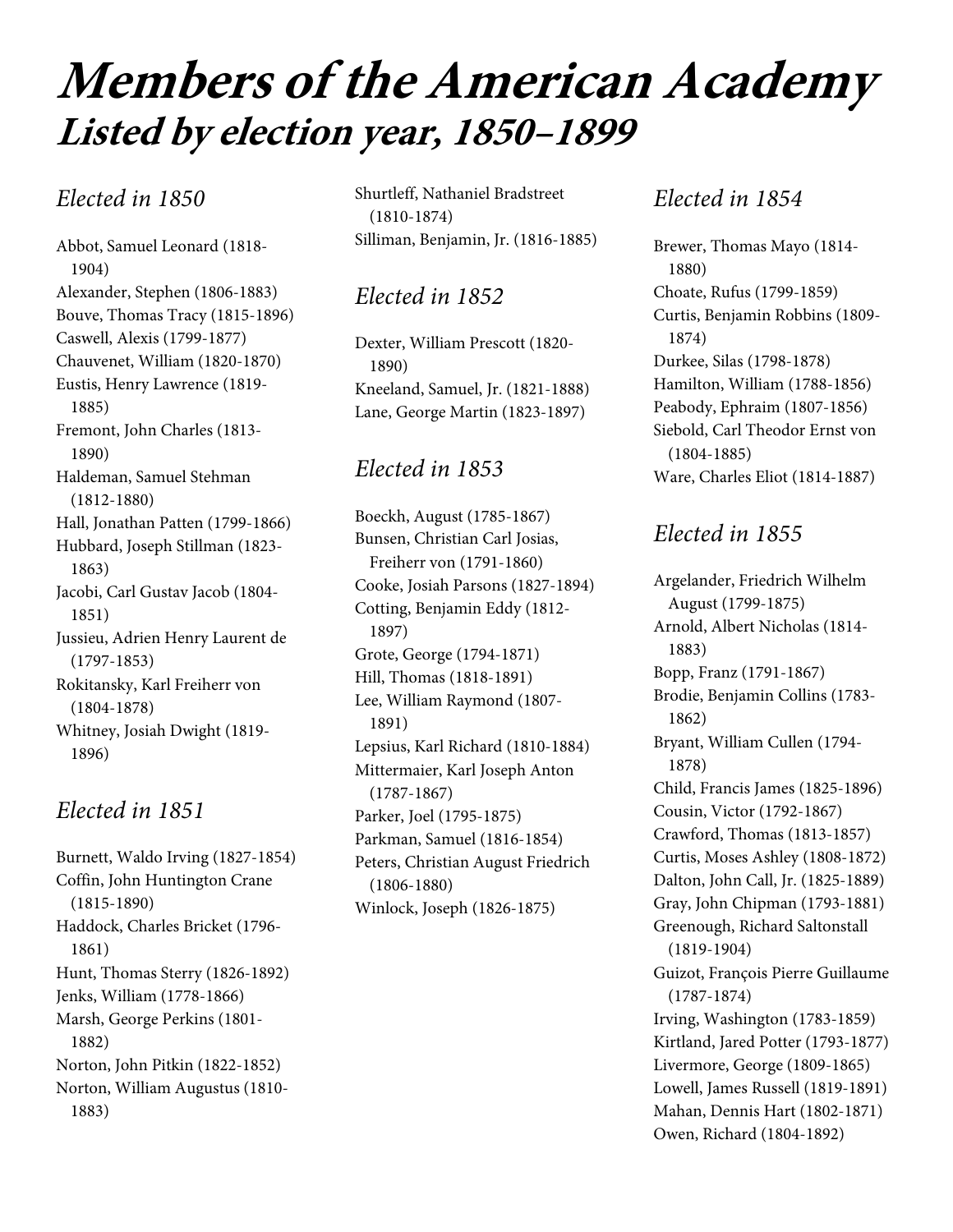Parkman, Francis (1823-1893) Powers, Hiram (1805-1873) Rayer, Pierre Francois Olive (1793- 1867) Regnault, Henri Victor (1810- 1878) Short, Charles Wilkins (1794- 1863) Stearns, William Augustus (1805- 1876) Thiersch, Friedrich Wilhelm (1784-1860) Vicat, Louis Joseph (1786-1861) Whately, Richard (1787-1863)

#### Elected in 1856

Cary, Thomas Greaves (1792- 1859) Clark, Henry James (1826-1873) Ellis, George Edward (1814-1894) Frothingham, Nathaniel Langdon (1793-1870) Gould, Benjamin Apthorp, Sr. (1787-1859) Hays, Isaac (1796-1879) Henck, John Benjamin (1815- 1903) Hickok, Laurens Perseus (1798- 1888) Johnson, Manuel John (1805-1859) Mill, John Stuart (1806-1873) Peters, Christian Heinrich Friedrich (1813-1890) Sophocles, Evangelinus Apostolides (1805-1883) Sprague, Charles James (1823- 1903) Torrey, Henry Warren (1814- 1893) Wood, George Bacon (1797-1879)

## Elected in 1857

Adams, Charles Francis (1807- 1886) Andrews, William Turell (1794- 1879) Boutwell, George Sewall (1818- 1905) Eliot, Charles William (1834-1926) Elliott, Ezekiel Brown (1823-1888) Farmer, Moses Gerrish (1820- 1893) Grimm, Jacob Ludwig (1785-1863) Mitscherlich, Eilhard (1794-1863) Mohl, Hugo von (1805-1872) Motley, John Lothrop (1814-1877) Putnam, Charles Gideon (1805- 1875) Ravenel, Saint Julien (1819-1882) Runkle, John Daniel (1822-1902) Storer, Francis Humphreys (1832- 1914) Weinland, David Friedrich (1829- 1915)

#### Elected in 1858

Bell, Luther Vose (1806-1862) Bryant, Henry (1820-1867) Clark, Thomas Edwards (-) Robbins, Chandler (1810-1882) Storer, Horatio Robinson (1830- 1922)

#### Elected in 1859

Arnold, Samuel Greene (1821- 1880) Clifford, John Henry (1809-1876) Ellis, Calvin (1826-1883) Goodwin, William Watson (1831- 1912) Hunt, Edward Bissell (1822-1863) Lindley, John (1799-1865) Liouville, Joseph (1809-1882)

Logan (Sir), William Edmond (1798-1875) Lyman, Theodore (1833-1897) Ritchie, Edward Samuel (1814- 1895) Swallow, George Clinton (1817- 1899) Valentin, Gabriel Gustav (1810- 1883) Washburn, Emory (1800-1877)

# Elected in 1860

Barnard, Frederick Augustus Porter (1809-1889) Dawson, John William (1820- 1899) Dove, Heinrich Wilhelm (1803- 1879) Gurney, Ephraim Whitman (1829- 1886) Hackett, Horatio Balch (1808- 1875) Kolliker, Rudolf Albert von (1817- 1905) LeConte, John (1818-1891) Newcomb, Simon (1835-1909) Norton, Charles Eliot (1827-1908) Whitney, William Dwight (1827- 1894) Wright, Chauncey (1830-1875)

# Elected in 1861

Abbot, Ezra (1819-1884) Bekker, Immanuel (August Immanuel) (1785-1871) Bigelow, George Tyler (1810-1878) Duperrey, Louis Isidore (1786- 1865) Ferrel, William (1817-1891) Gilliss, James Melville (1811-1865) Hadley, James (1821-1872) Holmes, Francis Simmons (1815- 1882)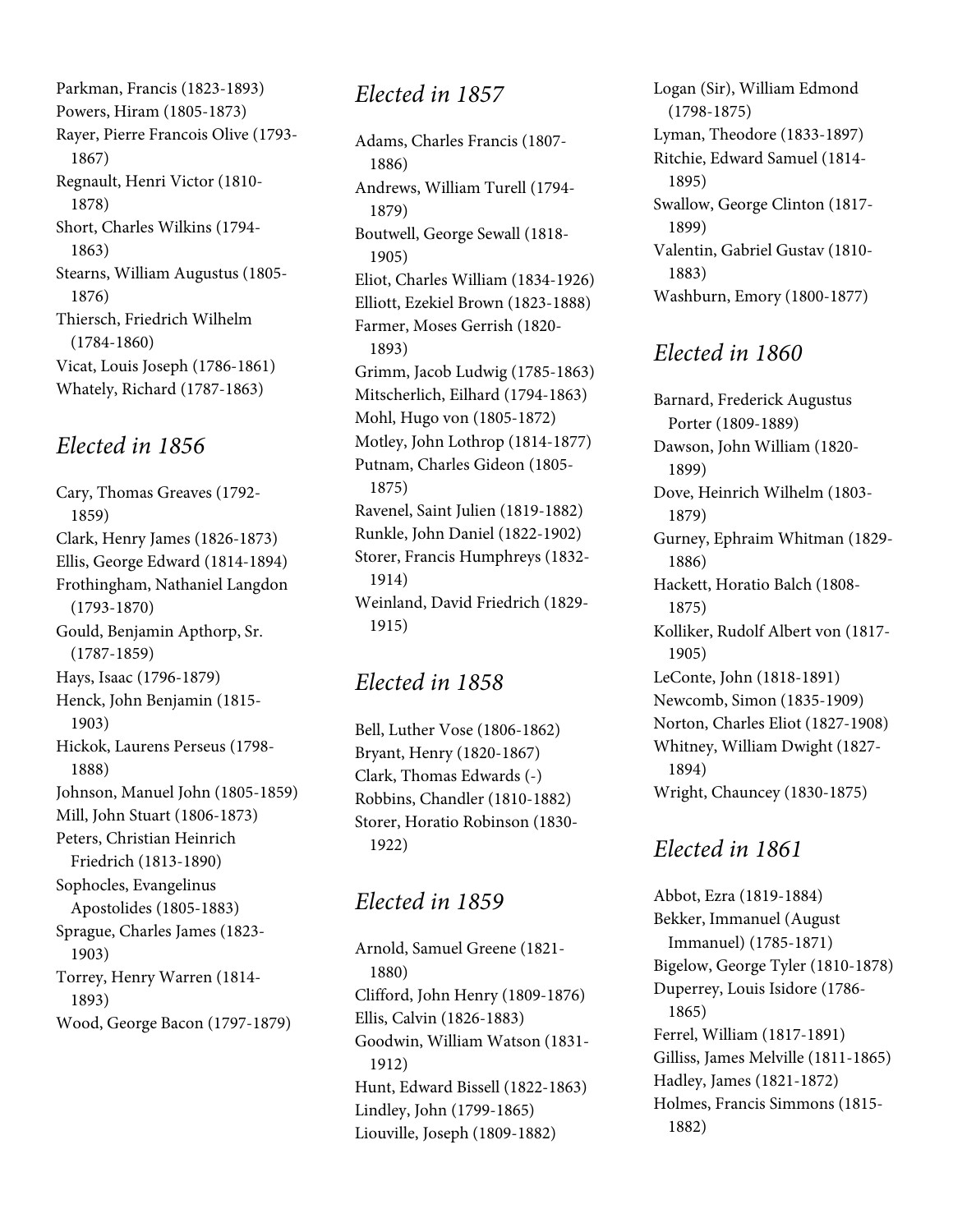Marcou, Jules (1824-1898) Oliver, James Edward (1829-1895) Ordway, John Morse (1823-1909) Peabody, Andrew Preston (1811- 1893) Safford, Truman Henry (1836- 1901) Thomas, Benjamin Franklin (1813- 1878) Trendelenburg, Friedrich Adolf (1802-1872)

#### Elected in 1862

Agassiz, Alexander Emmanuel Rodolph (1835-1910) Bartlett, William Pitt Greenwood (1837-1865) Clark, Alvan (1804-1887) Dean, John (1831-1888) Fairbairn, William (1789-1874) Fitzpatrick, John Bernard (1812- 1866) Newton, Hubert Anson (1830- 1896) Peirce, James Mills (1834-1906) Searle, George Mary (1839-1918) Warren, Cyrus Moors (1824-1891)

# Elected in 1863

Abbot, Henry Larcom (1831-1927) Bancroft, George (1800-1891) Carey, Henry Charles (1793-1879) Church, Frederic Edwin (1826- 1900) Hansteen, Christopher (1784- 1873) Humphreys, Andrew Atkinson (1810-1883) Jarvis, Edward (1803-1884) Kennedy, John Pendleton (1795- 1870) Lawrence, William (1783-1867)

Ranke, Leopold von (Franz Leopold von) (1795-1886) Story, William Wetmore (1819- 1895)

# Elected in 1864

Bunsen, Robert Wilhelm Eberhard (1811-1899) Chasles, Michel (1793-1880) Dana, Richard Henry (1815-1882) Emerson, Ralph Waldo (1803- 1882) Graham, Thomas (1805-1869) Lesley, J. Peter (1819-1903) Meade, George Gordon (1815- 1872) Milman, Henry Hart (1791-1868) Muller, Max (Friedrich Max) (1823-1900) Overbeck, Johann Friedrich (1789- 1869) Pearce, Edward (1833-1899) Rood, Ogden Nicholas (1831- 1902) Struve, Otto Wilhelm von (1819- 1905) Upham, Jabez Baxter (1820-1902) Watson, William (1834-1915)

# Elected in 1865

Bemis, George (1816-1878) Brown, Samuel Gilman (1813- 1885) Clarke, Edward Hammond (1820- 1877) Draper, John William (1811-1882) Eliot, Samuel (1821-1898) Goodwin, Daniel Raynes (1811- 1890) Hale, Edward Everett (1822-1909) Hill, George William (1838-1914) Lewis, Tayler (1802-1877)

Meek, Fielding Bradford (1817- 1876) Mitchell, Silas Weir (1829-1914) Poncelet, Jean Victor (1788-1867) Putnam, Frederic Ward (1839- 1915) Rutherfurd, Lewis Morris (1816- 1892) Sumner, Charles (1811-1874) Tyler, John Eugene (1819-1878)

# Elected in 1866

Atkinson, William Parsons (1820- 1890) Batchelder, John Montgomery (1811-1892) Bentham, George (1800-1884) Bigelow, Erastus Brigham (1814- 1879) Cabot, James Elliot (1821-1903) Cayley, Arthur (1821-1895) Chapman, Alvan Wentworth (1809-1899) Deane, Charles (1813-1889) Delaunay, Charles Eugene (1816- 1872) Faye, Herve Auguste Etienne Albans (1814-1902) Gray, Horace (1828-1902) Gray, William (1810-1892) Hedge, Frederic Henry (1805- 1890) Hooker, Joseph Dalton (1817- 1911) Kendrick, Asahel Clark (1809- 1895) Maine, Henry James Sumner (1822-1888) Mitchell, Henry (1830-1902) Perley, Ira (1799-1874) Porter, Noah (1811-1892) Rankine, William John Macquorn (1820-1872) Ray, Isaac (1807-1881)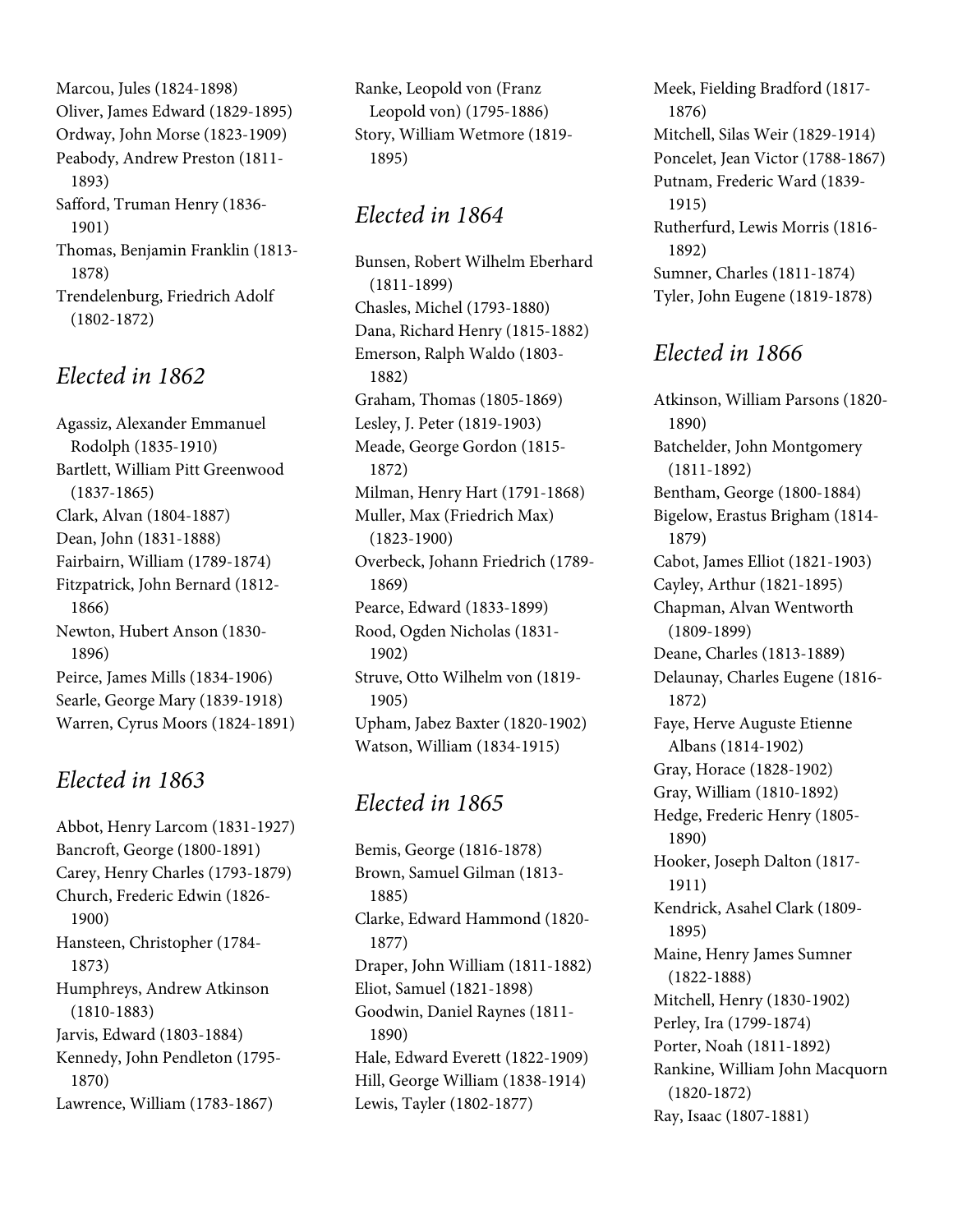Ruggles, Stephen Preston (1808- 1880) Sears, Barnas (1802-1880) Thayer, Nathaniel (1808-1883) Ware, William Robert (1832-1915) Whelpley, James Davenport (1817- 1872) White, James Clarke (1833-1916) Williams, Henry Willard (1821- 1895)

#### Elected in 1867

Binney, Horace (1780-1875) Brown-Sequard, Charles Edouard (1817-1894) Crafts, James Mason (1839-1917) Hay, Gustavus (1830-1908) Hazard, Rowland Gibson (1801- 1888) Hodges, Richard Manning (1827- 1896) Lord, Daniel (1795-1868) Peirce, Charles Santiago Sanders (1839-1914) Pickering, Edward Charles (1846- 1919) Rodgers, John (1812-1882) Sabine, Edward (1788-1883) Smith, John Lawrence (1818-1883)

# Elected in 1868

Angell, James Burrill (1829-1916) Atwood, Nathaniel Ellis (1807- 1886) Bluntschli, Johann Caspar (1808- 1881) Chevreul, Michel Eugene (1786- 1889) Clark, William Smith (1826-1886) de La Rive, Auguste Arthur (1801- 1873) Hagen, Hermann August (1817- 1893)

Hayes, John Lord (1812-1887) Lassen, Christian (1800-1876) Mann, Horace (1844-1868) Mansel, Henry Longueville (1820- 1871) Morgan, Lewis Henry (1818-1881) Packard, Alpheus Spring (1839- 1905) Quincy, Edmund (1808-1877) Ritschl, Friedrich Wilhelm (1806- 1876) Scudder, Samuel Hubbard (1837- 1911) von Helmholtz, Hermann Ludwig Ferdinand (1821-1894) Wheatstone, Charles (1802-1875) White, Andrew Dickson (1832- 1918)

# Elected in 1869

Barnard, James Munson (1819- 1904) Brigham, William Tufts (1841- 1926) Coolidge, Algernon (1830-1912) Hyatt, Alpheus (1838-1902) Morse, Edward Sylvester (1838- 1925) Parsons, Thomas William (1819- 1892) Rockwell, Alfred Perkins (1834- 1903) Shaler, Nathaniel Southgate (1841- 1906) Whiting, Henry Laurens (1821- 1897)

# Elected in 1870

Braun, Alexander Carl Heinrich (1805-1877) Cutler, Elbridge Jefferson (1831- 1870) Derby, George (1819-1874) Holmes, Nathaniel (1815-1901) Kaulbach, Wilhelm Freiherr von (1805-1874) Kirchhoff, Gustav Robert (1824- 1887) Langdell, Christopher Columbus (1826-1906) Lea, Henry Charles (1825-1909) Merivale, Charles (1808-1893) Perkins, Charles Callahan (1823- 1886) Pumpelly, Raphael (1837-1923) Young, Edward James (1829-1906)

# Elected in 1871

Adams, Charles Francis (1835- 1915) Allen, Joel Asaph (1838-1921) Amory, Robert (1842-1910) Baldwin, George Rumford (1798- 1888) Bocher, Ferdinand (1832-1902) Brush, George Jarvis (1831-1912) Denny, Henry Gardner (1833- 1907) de Pourtales, Louis Francois (1823- 1880) Everett, Charles Carroll (1829-1900) Everett, William (1839-1910) Hooper, Robert William (1810- 1885) Johnson, Samuel William (1830- 1909) Lesquereux, Leo (1806-1889) Olney, Stephen Thayer (1812- 1878) Paine, Henry Warren (1810-1893)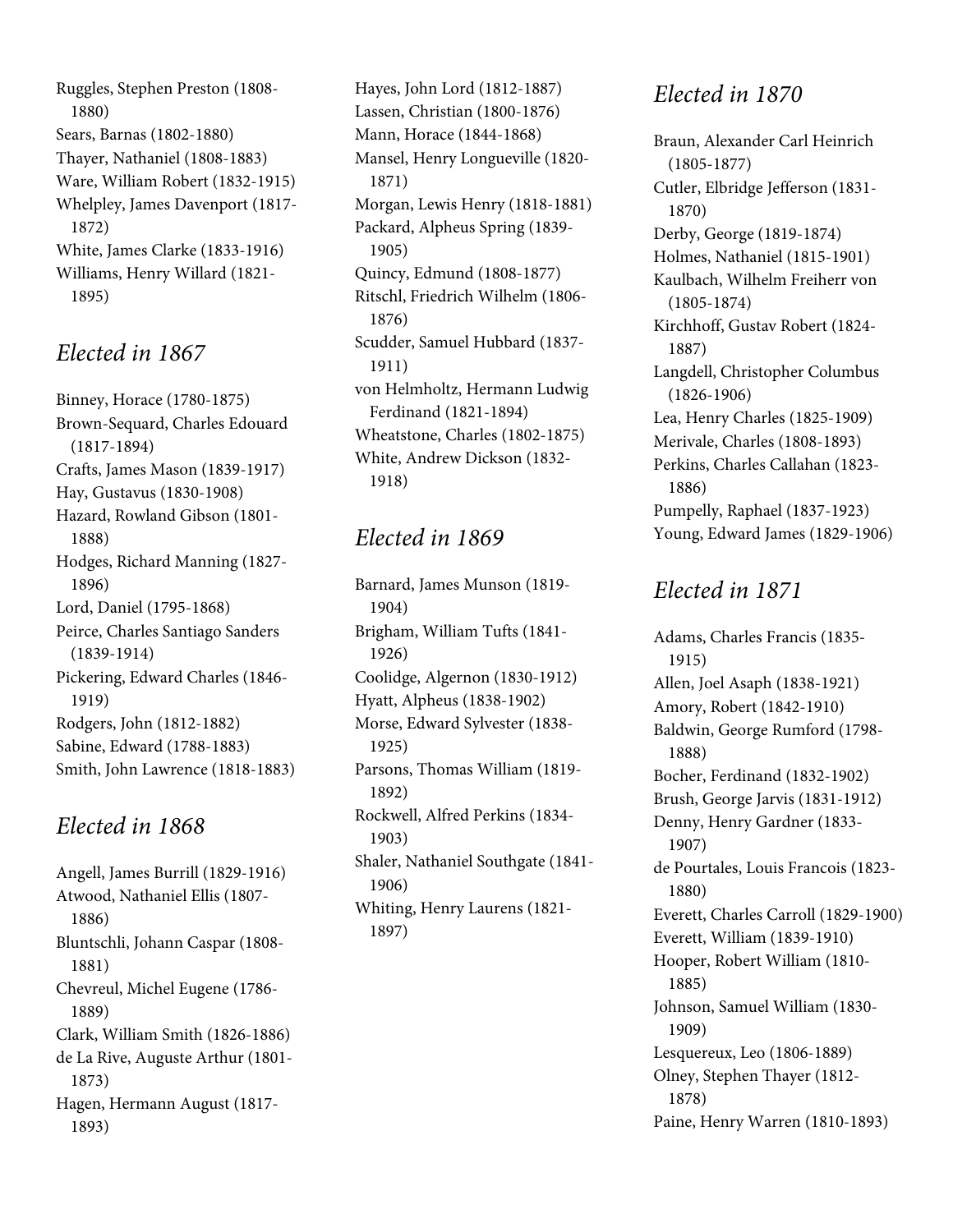Paine, John Knowles (1839-1906) Perry, John Bulkley (1825-1872) Pettee, William Henry (1838-1904) Seaver, Edwin Pliny (1838-1917) Sharples, Stephen Paschall (1842- 1923) Smith, Jeremiah (1837-1921) Trowbridge, John (1843-1923) Whittier, John Greenleaf (1807- 1892) Young, Charles Augustus (1834- 1908)

#### Elected in 1872

Boutelle, Charles Otis (1813-1890) Bowditch, Henry Pickering (1840- 1911) Dollen, Johann Heinrich Wilhelm (1820-1897) Dunbar, Charles Franklin (1830- 1900) Green, Nicholas Saint-John (1830- 1876) Hunnewell, Horatio Hollis (1810- 1902) Jackson, Charles Loring (1847- 1935) Jowett, Benjamin (1817-1893) Martineau, James (1805-1900) Merrick, John Mudge (1838-1879) Mommsen, Theodor (1817-1903) Nichols, William Ripley (1847- 1886) Rammelsberg, Karl Friedrich (1813-1899) Roepper, William Theodore (1810- 1880) Rogers, William Augustus (1832- 1898) Thomson (Lord Kelvin), William (1824-1907)

#### Elected in 1873

Clausius, Rudolph Julius Emmanuel (1822-1888) Hillard, George Stillman (1808- 1879) Hofmeister, Wilhelm Friedrich Benedict (1824-1877) Naumann, Karl Friedrich (1797- 1873) Remusat, Charles Francois Marie, Comte de (1797-1875) Sylvester, James Joseph (1814- 1897) Wohler, Friedrich (1800-1882)

# Elected in 1874

Brioschi, Francesco (1824-1897) Darwin, Charles Robert (1809- 1882) Farlow, William Gilson (1844- 1919) Gladstone, William Ewart (1809- 1898) Goodale, George Lincoln (1839- 1923) Hammond, William Alexander (1828-1900) Hilgard, Julius Erasmus (1825- 1891) Hoar, Ebenezer Rockwood (1816- 1895) Joule, James Prescott (1818-1889) Maxwell, James Clerk (1831-1879) McCosh, James (1811-1894) McCrady, John (1831-1881) Miller, William Hallowes (1801- 1880) Poggendorff, Johann Christian (1796-1877) Stokes, George Gabriel (1819- 1903) Trowbridge, William Petit (1828- 1892)

Trumbull, James Hammond (1821-1897) Virchow, Rudolph (1821-1902) Watson, Sereno (1826-1892) Wharton, Francis (1820-1889) Wing, Charles Hallett (1836-1915)

# Elected in 1875

Adams, Henry (1838-1918) Barrande, Joachim (1799-1883) Edes, Robert Thaxter (1838-1923) Genth, Frederick Augustus (1820- 1893) Gerome, Jean Leon (1824-1904) Gilman, Daniel Coit (1831-1908) Greenough, James Bradstreet (1833-1901) Hill, Henry Barker (1849-1903) James, William (1842-1910) LeConte, Joseph (1823-1901) Marsh, Othniel Charles (1831- 1899) Mayer, Alfred Marshall (1836- 1897) Mills, Hiram Francis (1836-1921) Ramsay, Andrew Crombie (1814- 1891) Remsen, Ira (1846-1927) Sellers, William (1824-1905) Thiers, Louis Adolph (1797-1877)

# Elected in 1876

Curtius, Ernst (1814-1896) Dwight, Thomas (1843-1911) Godkin, Edwin Lawrence (1831- 1902) Hamlin, Charles Edward (1825- 1886) Mignet, François Auguste Marie Alexis (1796-1884) Nash, Bennett Hubbard (1834- 1906) Pattison, Mark (1813-1884)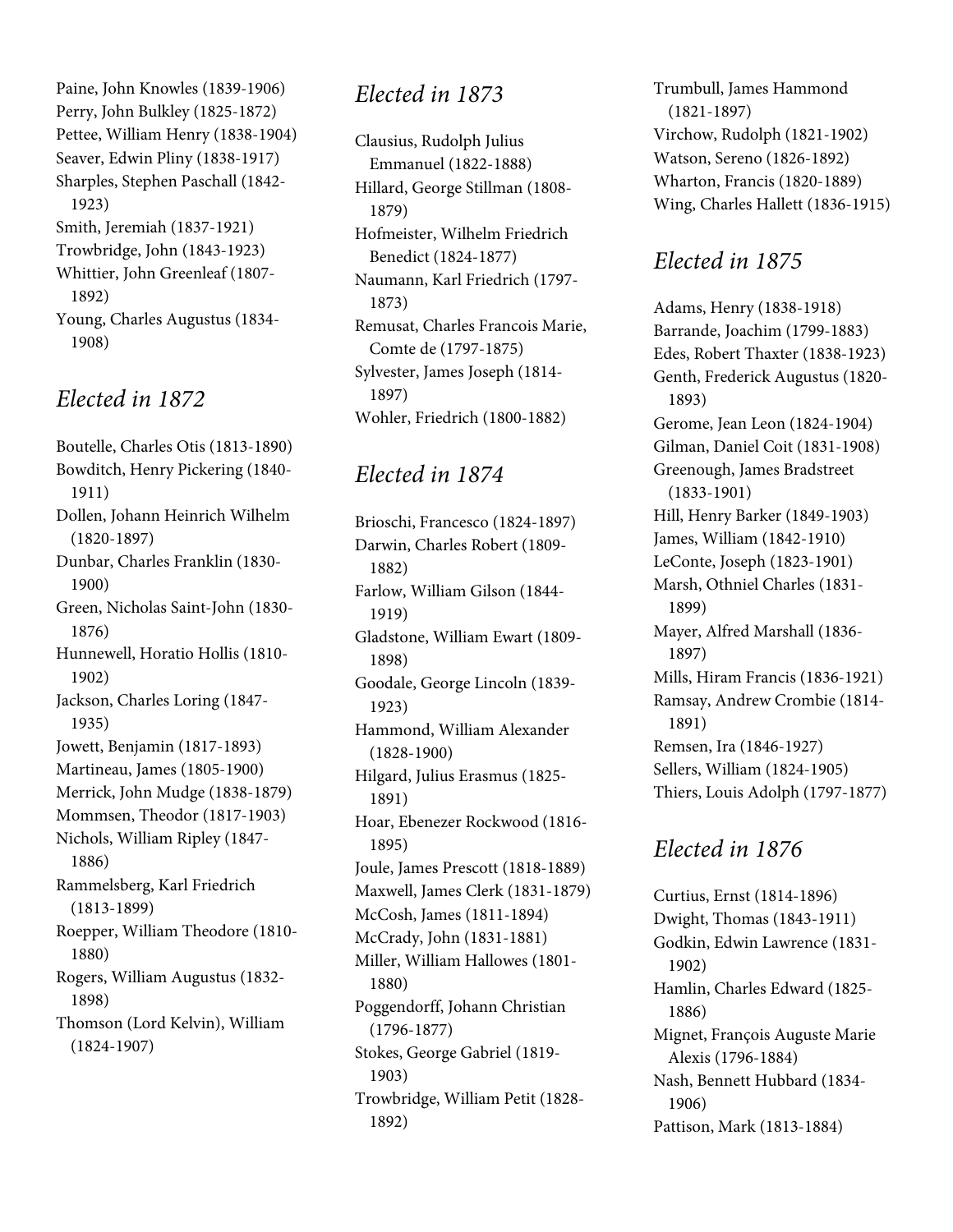Rawlinson, Henry Creswicke (1810-1895) Rowland, Henry Augustus (1848- 1901) Sclopis di Salerano (Count), Paolo Federigo (1798-1878) Sibley, John Langdon (1804-1885) Stanley, Arthur Penrhyn (1815- 1881) Stewart, Balfour (1828-1887) Story, William Edward (1850- 1930) Tennyson, Alfred (1809-1892) Viollet-Le-Duc, Eugene Emmanuel (1814-1879)

# Elected in 1877

Bell, Alexander Graham (1847- 1922) Bradley, Charles Smith (1819- 1888) Cross, Charles Robert (1848-1921) Diman, Jeremiah Lewis (1831- 1881) Dolbear, Amos Emerson (1837- 1910) Heer, Oswald (1809-1883) Hofmann, August Wilhelm (1818- 1892) Holmes, Oliver Wendell (1841- 1935) Leuckart, Rudolph (Karl Georg Friedrich Rudolph) (1822-1898) Lowell, John (1824-1897) Minot, Francis (1821-1899) Searle, Arthur (1837-1920) Shattuck, George Cheyne (1813- 1893) Steenstrup, Johann Japetus Smith (1813-1897) Thayer, James Bradley (1831-1902) Trouvelot, Etienne Leopold (1827- 1895) Paget, James (1814-1899)

#### Elected in 1878

Agardh, Jacob Georg (1813-1901) Ames, James Barr (1846-1910) Appleton, William Sumner (1840- 1903) Brooks, Phillips (1835-1893) Burgess, Edward (1848-1891) Byerly, William Elwood (1849- 1935) Carlyle, Thomas (1795-1881) Clark, George Bassett (1827-1891) Fiske, John (1842-1901) Folsom, Charles Follen (1842-1907) Gray, John Chipman (1839-1915) James, Thomas Potts (1803-1882) Leavitt, Erasmus Darwin (1836- 1916) Lodge, Henry Cabot (1850-1924) Loring, Charles Greely (1828- 1902) Munro, Hugh Andrew Johnstone (1819-1885) Naegeli, Carl Wilhelm von (1817- 1891) Plantamour, Emile (1815-1882) Putnam, James Jackson (1846- 1918) Reynolds, John Phillips (1825- 1909) Richardson, Henry Hobson (1838- 1886) Ropes, Joseph Samuel (1818-1903) Ruskin, John (1819-1900) Sargent, Charles Sprague (1841- 1927) Warren, John Collins (1842-1927) White, John Williams (1849-1917) Winsor, Justin (1831-1897)

#### Elected in 1879

Atkinson, Edward (1827-1905) Clarke, James Freeman (1810- 1888) Curtius, Georg (1820-1885) Donders, Franz Cornelis (Franciscus Cornelis) (1818- 1889) Draper, Frank Winthrop (1843- 1909) Gooch, Frank Austin (1852-1929) Hall, Asaph (1829-1907) Hodges, Nathaniel Dana Carlile (1852-1927) Hosmer, Alfred (1832-1891) Lesseps, Ferdinand Marie, Vicomte de (1805-1894) Richards, Robert Hallowell (1844- 1945) Richardson, William Lambert (1842-1932) Stephen, James Fitzjames (1829- 1894) Watson, James Craig (1838-1880) Wood, Edward Stickney (1846- 1905)

# Elected in 1880

Auwers, Arthur Julius George Friedrich von (1838-1915) Berthelot, Marcelin (Pierre Eugene Marcelin) (1827-1907) Des Cloizeaux, Alfred Louis Olivier Legrand (1817-1897) Edmands, John Rayner (1850- 1910) Gibbs, Josiah Willard (1839-1903) Haynes, Henry Williamson (1831- 1912) Kidder, Henry Purkitt (1823-1886) King, Clarence (1842-1901)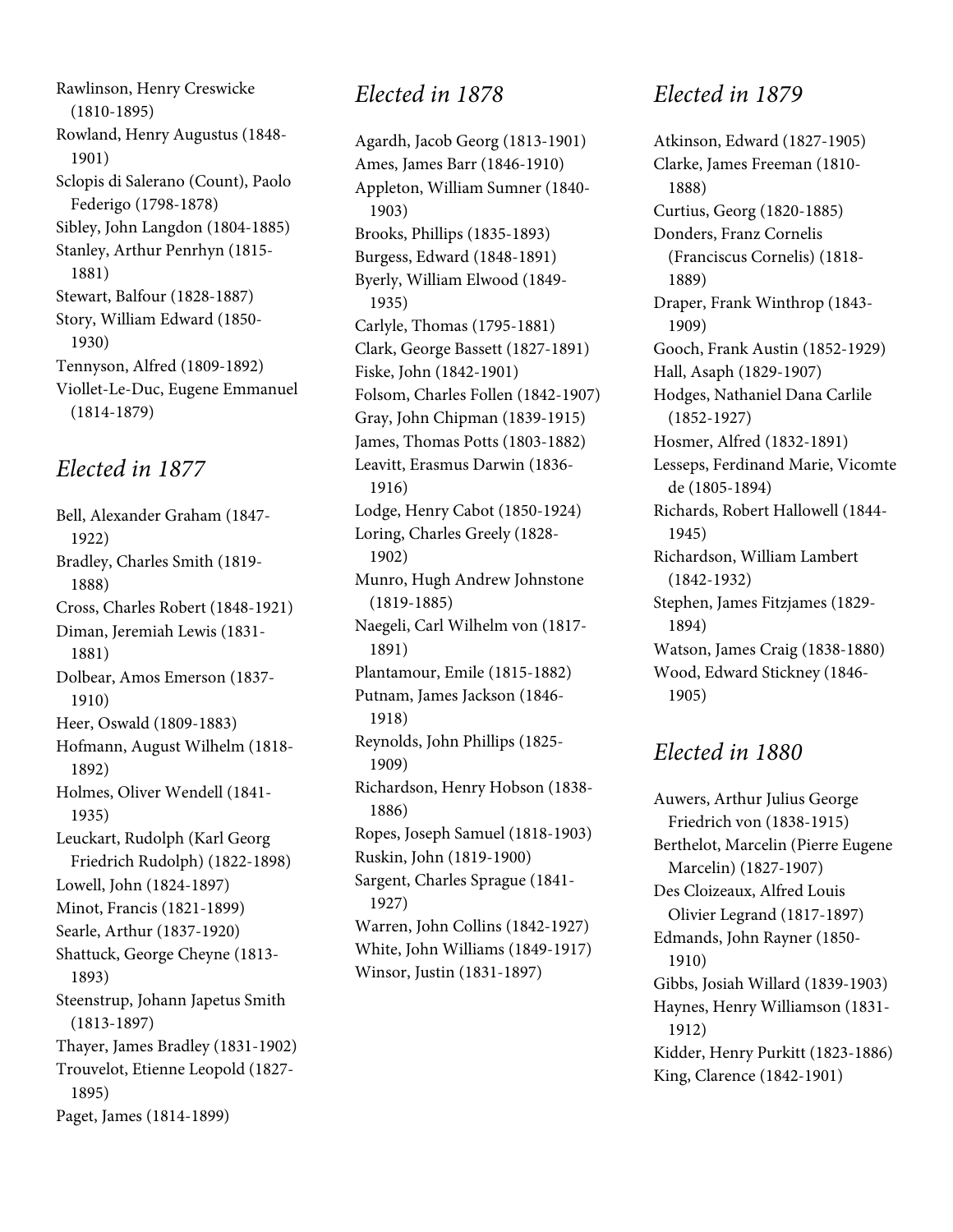Barker, Benjamin Fordyce (1818- 1891) Billings, John Shaw (1838-1913) Blake, Clarence John (1843-1919) Blake, Francis (1850-1913) Carr, Lucien (1829-1915) Clark, Alvan Graham (1832-1897) Crosby, William Otis (1850-1925) Cummings, John (1812-1898) DaCosta, Jacob Mendez (1833- 1900) di Cesnola, Luigi Palma (1832- 1904) Draper, Henry (1837-1882) Force, Manning Ferguson (1824- 1899) Gaffield, Thomas (1825-1900) Lanman, Charles Rockwell (1850- 1941) Lincoln, Frederic Walker (1817- 1898) Long, John Davis (1838-1915) Niles, William Harmon (1838- 1910) Stille, Alfred (1813-1900) Stubbs, William (1825-1901) Sumner, William Graham (1840- 1910)

#### Elected in 1882

Ludwig, Carl Friedrich Wilhelm (1816-1895) Minot, Charles Sedgwick (1852- 1914) Studer, Bernhard (1794-1887) von Sachs, Julius (1832-1897) Walker, Francis Amasa (1840- 1897)

# Elected in 1883

Arnold, Matthew (1822-1888) Chandler, Seth Carlo, Jr. (1846- 1913) Dixwell, George Basil (1814-1885) Faxon, Walter (1848-1920) Hall, Edwin Herbert (1855-1938) Haygood, Atticus Greene (1839- 1896) Hermite, Charles (1822-1901) Holman, Silas Whitcomb (1856- 1900) Huxley, Thomas Henry (1825- 1895) Jacques, William White (1855- 1932) Kinnicutt, Leonard Parker (1854- 1911) Langley, Samuel Pierpont (1834- 1906) Mabery, Charles Frederic (1850- 1927) Mallet, John William (1832-1912) Michael, Arthur (1853-1942) Pasteur, Louis (1822-1895) Pickering, William Henry (1858- 1938) Schmidt, Johann Friedrich Julius (1825-1884) Wurtz, Charles Adolphe (1817- 1884)

# Elected in 1884

Abbe, Cleveland (1838-1916) Baeyer, Adolf Johann Friedrich Wilhelm von (1835-1917) Beyrich, Heinrich Ernst (1815- 1896) Clarke, Joseph Thacher (1856- 1920) Davis, William Morris (1850-1934) Hooper, William Leslie (1855- 1918)

Kimball, Alonzo Smith (1843- 1897) Mark, Edward Laurens (1847- 1946) Peirce, Benjamin Osgood (1854- 1914) Schonfeld, Eduard (1828-1891) Simon, Jules Francois (1814-1896) Thomsen, Hans Peter Jorgen Julius (1826-1909) Wendell, Oliver Clinton (1845- 1912) Whiting, Harold (1855-1895)

# Elected in 1885

Cullum, George Washington (1809-1892) Eichler, August Wilhelm (1839- 1887) Holden, Edward Singleton (1846- 1914) Lowell, Augustus (1830-1900) Maspero, Gaston Camille Charles (1846-1916) Michelson, Albert Abraham (1852- 1931) Morison, George Shattuck (1842- 1903) Norton, Lewis Mills (1855-1893) Robinson, Ezekiel Gilman (1815- 1894) Ropes, John Codman (1836-1899) Ross, Denman Waldo (1853-1935) Saporta, Louis Charles Joseph Gaston, Marquis de (1823-1896) Sawyer, Edwin Forrest (1849-1937) Wild, Heinrich (1833-1902)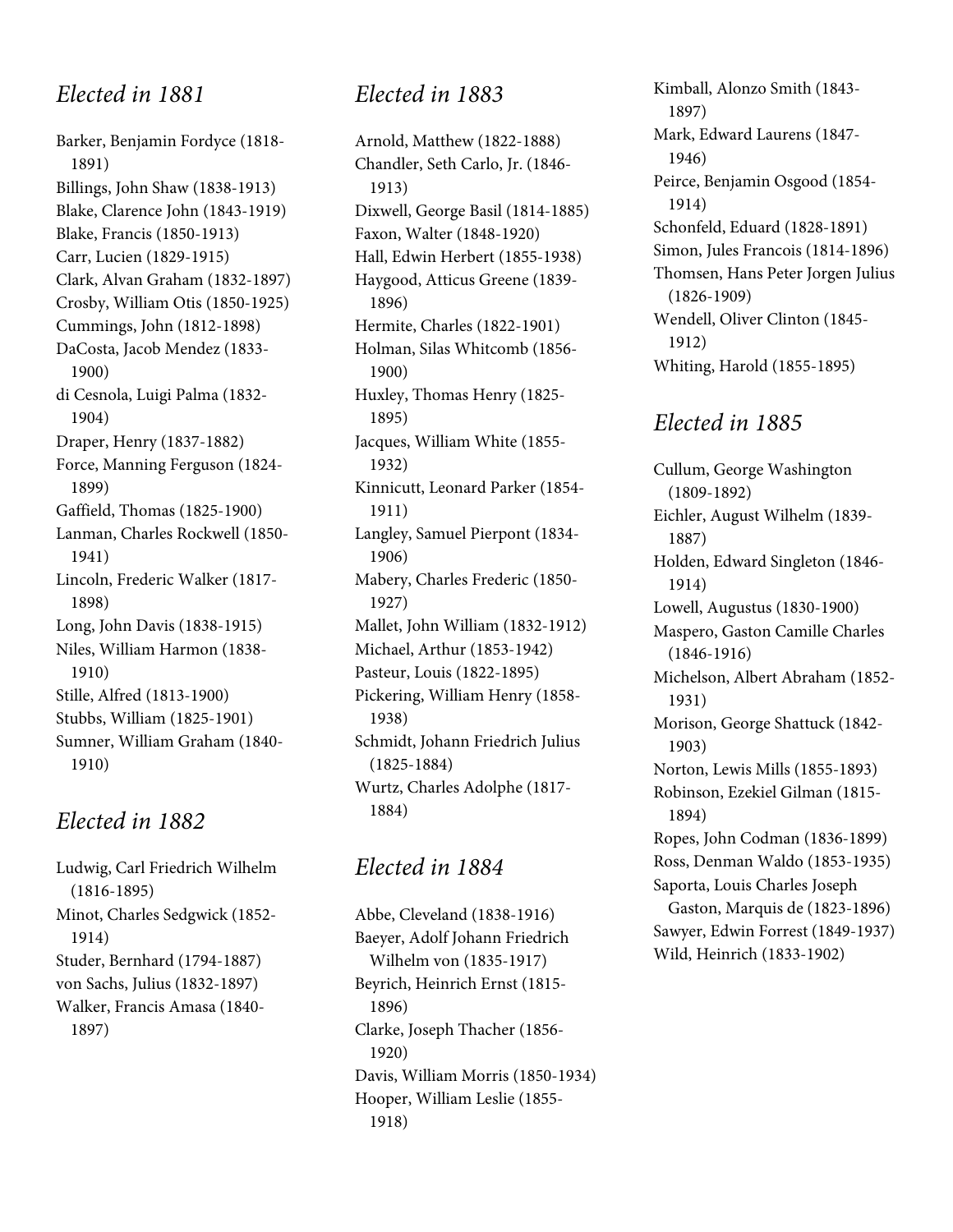de Lacaze-Duthiers, Felix Joseph Henri (1821-1901) Du Bois-Reymond, Emil Heinrich (1818-1896) Huntington, Oliver Whipple (1858-1924) Lanza, Gaetano (1848-1928) Sedgwick, William Thompson (1855-1921) van Beneden, Pierre Joseph (1809- 1894)

# Elected in 1887

Brimmer, Martin (1829-1896) Chaplin, Winfield Scott (1847- 1918) Clarke, Eliot Channing (1845- 1921) Davidson, George (1825-1911) Drown, Thomas Messinger (1842- 1904) Eaton, Daniel Cady (1834-1895) Fewkes, Jesse Walter (1850-1930) Lea, Mathew Carey (1823-1897) Lowell, Edward Jackson (1845- 1894) Lyon, David Gordon (1852-1935) Newberry, John Strong (1822- 1892) Newton, John (1823-1895) Powell, John Wesley (1834-1902) Ritchie, John, Jr. (1853-1939) Thayer, Joseph Henry (1828-1901) Verrill, Addison Emery (1839- 1926) Wood, Horatio Charles (1841- 1920)

# Elected in 1888

Broglie, (Charles) Jacques Victor Albert, Duc de (1821-1901) Evans, John (1823-1908) Goode, George Brown (1851-1896) Kirchhoff, Johann Wilhelm Adolf (1826-1908) Maximowicz (Maksimovic), Carl Johann (1827-1891) Nordenskiold, Adolf Erik (Friherre) (1832-1901) Rotch, Abbott Lawrence (1861- 1912) Sidgwick, Henry (1838-1900) Stephen, Leslie (1832-1904) Strutt (Lord Rayleigh), John William (1842-1919) Swain, George Fillmore (1857- 1931) Thomson, Elihu (1853-1937) Toy, Crawford Howell (1836-1919)

# Elected in 1889

Bradford, Edward Hickling (1848- 1926) Cabot, Arthur Tracy (1852-1912) Caligny, Anatole François Hüe, Marquis de (1811-1892) Carter, Franklin (1837-1919) Cheever, David Williams (1831- 1915) Collar, William Coe (1833-1916) Ernst, Harold Clarence (1856- 1922) Fitz, Reginald Heber (1843-1913) Henshaw, Samuel (1852-1941) Homans, John (1836-1903) Johnston, Alexander (1849-1889) Knight, Frederick Irving (1841- 1909) Livermore, William Roscoe (1843- 1919)

Lyman, George Hinckley (1819- 1891) Marignac, Jean Charles Galissard de (1817-1894) Mendeleeff (Mendeleyev), Dmitri Ivanowitsh (1834-1907) Peabody, Cecil Hobart (1855-1934) Schwamb, Peter (1858-1928) Scudder, Horace Elisha (1838- 1902) Stephenson, Franklin Bache (1848- 1932) Stockwell, John Nelson (1832- 1920) Taussig, Frank William (1859- 1940) Walcott, Henry Pickering (1838- 1932) Weber, Wilhelm Edward (1804- 1891) Wendell, Barrett (1855-1921) Willey, Henry (1824-1907)

# Elected in 1890

Barus, Carl (1856-1935) Bowman, William (1816-1892) Burnham, Sherburne Wesley (1838-1921) Cooley, Thomas McIntyre (1824- 1898) Dwight, Timothy (1828-1916) Martin, Henry Newell (1848-1896) Phelps, Edward John (1822-1900) Roscoe, Henry Enfield (1833-1915) Whitman, Charles Otis (1842- 1910)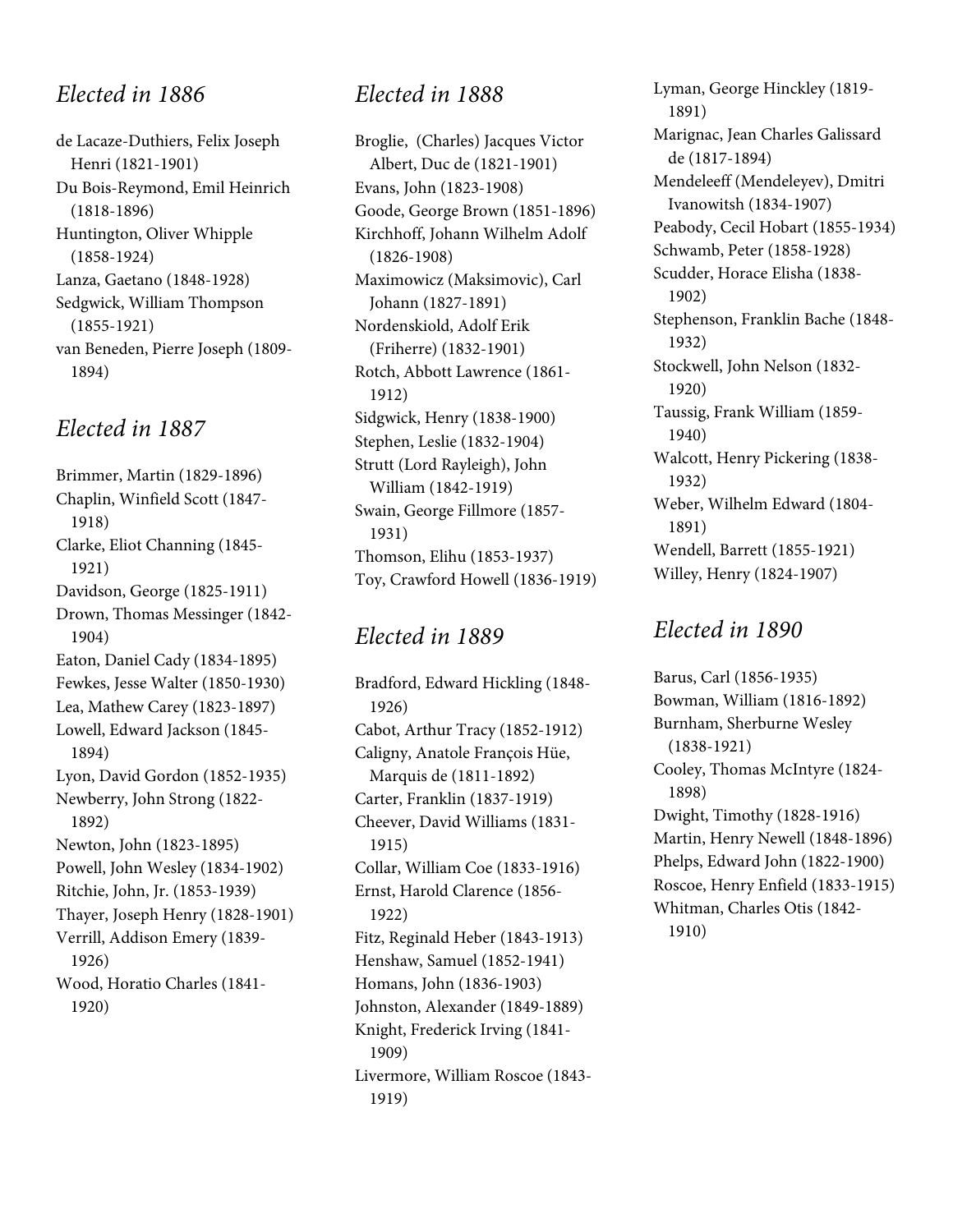Brewster, William (1851-1919) Cabot, Louis (1837-1914) Comey, Arthur Messinger (1861- 1933) Fisher, George Park (1827-1909) Gardiner, Edward Gardiner (1854- 1907) Goodell, Abner Cheney, Jr. (1831- 1914) Howe, Henry Marion (1848-1922) Mendenhall, Thomas Corwin (1841-1924) Mixter, Samuel Jason (1855-1926) Munroe, Charles Edward (1849- 1938) Nef, John Ulric (1862-1915) Richards, Theodore William (1868-1928) Royce, Josiah (1855-1916) Sanger, Charles Robert (1860- 1912) Taber, Henry (1860-1936) Upham, Warren (1850-1934)

# Elected in 1892

Bailey, Solon Irving (1854-1931) Barnard, Edward Emerson (1857- 1923) Bartlett, Francis (1836-1913) Bartlett, John (1820-1905) Bennett, Edmund Hatch (1824- 1898) Bowditch, Charles Pickering (1842-1921) Brooks, William Keith (1848-1908) Chamberlain, Mellen (1821-1900) Comstock, Cyrus Ballou (1831- 1910) Davis, Andrew McFarland (1833- 1920) Faxon, Charles Edward (1846- 1918)

Franklin, Fabian (1853-1939) Gylden, Johan August Hugo (1841-1896) Higginson, Thomas Wentworth (1823-1911) Hudson, John Elbridge (1839- 1900) Huggins, William (1824-1910) Keeler, James Edward (1857-1900) Lowell, Percival (1855-1916) Macvane, Silas Marcus (1842- 1914) McClintock, Emory (1840-1916) Meyer, Victor (1848-1897) Moore, George Dunning (1862- 1944) Morley, Edward Williams (1838- 1923) Mueller (Baron), Ferdinand von (1825-1896) Pynchon, Thomas Ruggles (1823- 1904) Robinson, Benjamin Lincoln (1864-1935) Robinson, Edward (1858-1931) Russell, Andrew Howland (1846- 1915) Selwyn, Alfred Richard Cecil (1824-1902) Seymour, Arthur Bliss (1859-1933) Smith, Charles Card (1827-1918) Sorby, Henry Clifton (1826-1908) Strasburger, Eduard Adolf (1844- 1912) Thaxter, Roland (1858-1932) Trelease, William (1857-1945) Vasey, George (1822-1893) Vogel, Hermann Carl (1841-1907) Wells, David Ames (1828-1898)

# Elected in 1893

Bornet, Jean Baptiste Edouard (1828-1911) Bryce, James (1838-1922) Cabot, Samuel (1850-1906) Clayton, Henry Helm (1861-1946) Dana, Edward Salisbury (1849- 1935) Gilbert, Grove Karl (1843-1918) Hermann, Ludimar (1838-1914) Hutton, Frederick Remsen (1853- 1918) Kekulé von Stradonitz, Friedrich August (1829-1896) Koehler, Sylvester Rosa (1837- 1900) Lévy, Maurice (1838-1910) Lister, Joseph (1827-1912) Penfield, Samuel Lewis (1856- 1906) Pillsbury, John Elliott (1846-1919) Wright, John Henry (1852-1908)

# Elected in 1894

Bywater, Ingram (1840-1914) Davis, Walter Gould (1851-1919) Green, Francis Mathews (1835- 1902) Hall, Granville Stanley (1846-1924) Sabine, Wallace Clement (1868- 1919) Seeley, John Robert (1834-1895) Smith, John Donnell (1829-1928) von Holst, Hermann Eduard (1841-1904)